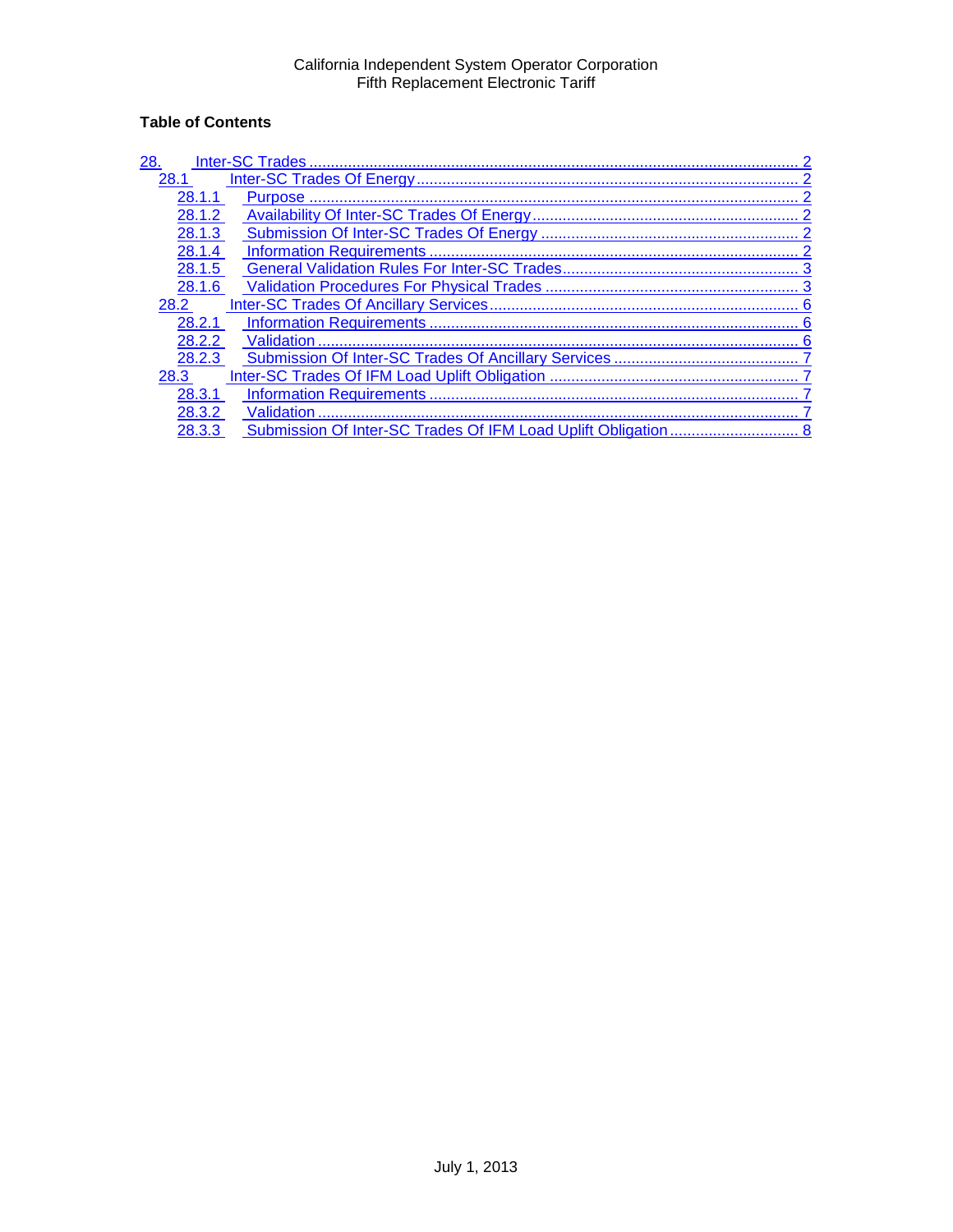<span id="page-1-0"></span>**28. Inter-SC Trades**

<span id="page-1-1"></span>**28.1 Inter-SC Trades Of Energy**

# <span id="page-1-2"></span>**28.1.1 Purpose**

Scheduling Coordinators submit Inter-SC Trades of Energy consistent with the provisions in this Section 28.

# <span id="page-1-3"></span>**28.1.2 Availability Of Inter-SC Trades Of Energy**

The CAISO allows Inter-SC Trades of Energy at individual PNodes of Generating Units and unique Aggregated Pricing Nodes of Physical Scheduling Plants within the CAISO Balancing Authority Area and at Aggregated Pricing Nodes that are either defined Trading Hubs or Default LAPs. The CAISO does not allow Inter-SC Trades of Energy at Scheduling Points. The CAISO allows submission of Inter-SC Trades of Energy in the DAM and the HASP. Inter-SC Trades of Energy submitted for the DAM are settled at the hourly DAM LMP at the applicable Aggregated Pricing Nodes or PNodes. Inter-SC Trades of Energy submitted in the HASP are settled hourly based on the simple average of the RTM Dispatch Interval LMPs at the applicable Aggregated Pricing Nodes or PNodes.

# <span id="page-1-4"></span>**28.1.3 Submission Of Inter-SC Trades Of Energy**

A Scheduling Coordinator may submit Inter-SC Trades of Energy that it intends to have settled based on DAM LMPs at any time during the Day-Ahead Inter-SC Trade Period and may submit Inter-SC Trades of Energy for a particular hour that it intends to have settled based on the simple average of the RTM Dispatch Interval LMPs during that hour at any time during the HASP Inter-SC Trade Period.

### <span id="page-1-5"></span>**28.1.4 Information Requirements**

An Inter-SC Trade of Energy must consist of trades from both Scheduling Coordinators and contain the following information: (i) the Scheduling Coordinator ID Code (SCID) of the Scheduling Coordinator from which the Energy is traded; (ii) the SCID of the Scheduling Coordinator to which the Energy is traded; (iii) the location of the Energy trade; (iv) the CAISO Market the trade is to be settled in; (v) the time period over which the bilateral Energy trade will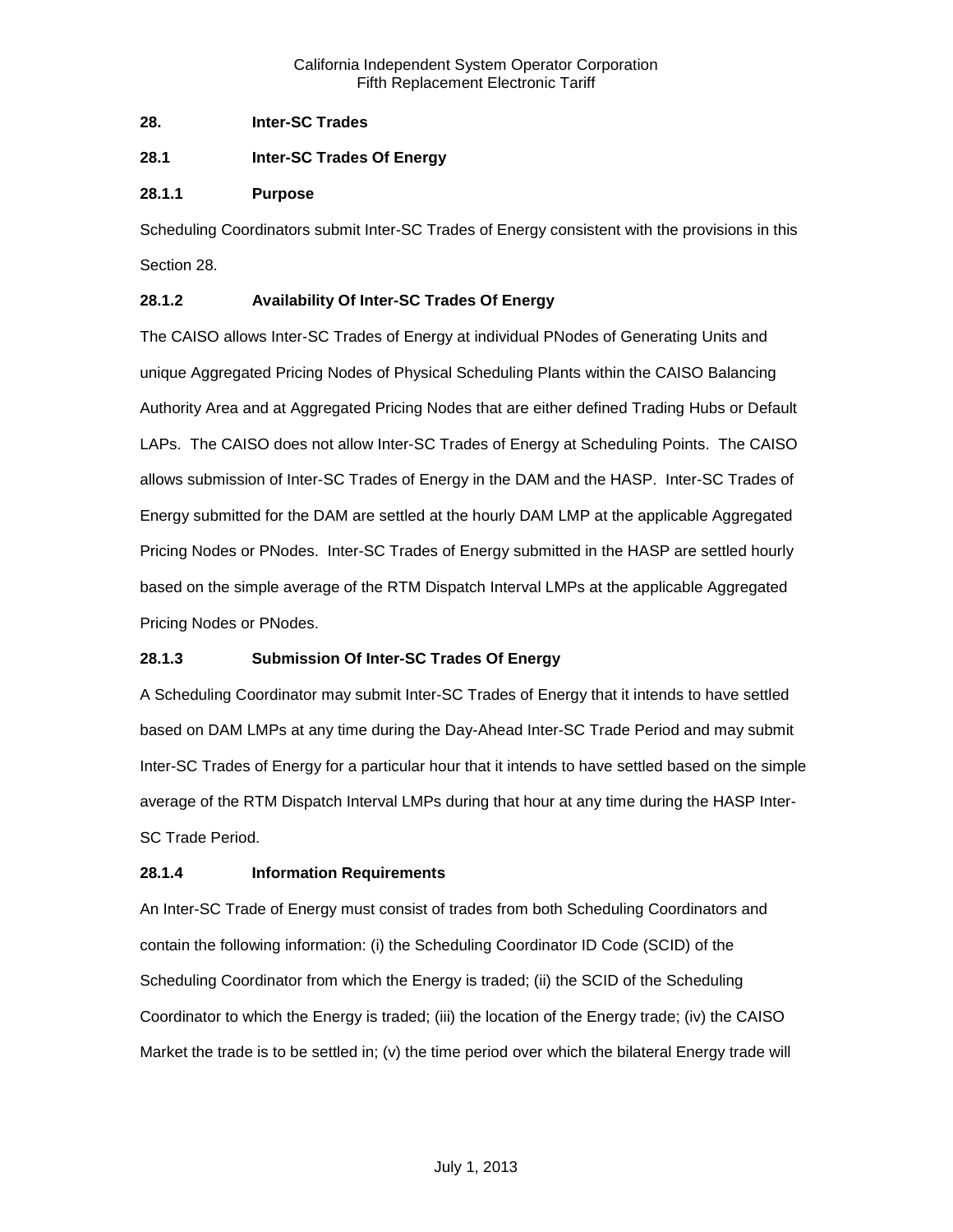take place, including the start-date and Trading Hour and the end-date and Trading Hour; and (vi) the quantity (MWh) of the Energy traded.

# <span id="page-2-0"></span>**28.1.5 General Validation Rules For Inter-SC Trades**

For all Inter-SC Trades of Energy the CAISO shall verify that the Scheduling Coordinators for the Inter-SC Trade of Energy mutually agree on the quantity, location, time period, and CAISO Market (for pricing purposes, i.e., DAM or RTM) for settling the Inter-SC Trade of Energy. Any individual Inter-SC Trade of Energy that is deemed invalid by the CAISO due to inconsistencies between the trading Scheduling Coordinators on these terms will be rejected. The CAISO will notify trading Scheduling Coordinators within a reasonable time if their Inter-SC Trades of Energy fail these general validation rules as described in the Business Practice Manuals.

# <span id="page-2-1"></span>**28.1.6 Validation Procedures For Physical Trades**

All Inter-SC Trades at PNodes and all Inter-SC Trades of Physical Scheduling Plants at their unique Aggregated Pricing Nodes will be subject to validation procedures as specified in this Section. Physical Trades can occur at any individual Generating Unit's PNode or a Physical Scheduling Plant's Aggregated Pricing Node provided the Physical Trade satisfies the CAISO's Physical Trades validation procedures described herein. The Scheduling Coordinators must demonstrate that the trade is supported (directly or through an Inter-SC Trade of Energy with another Scheduling Coordinator) by a Day-Ahead Schedule or HASP Advisory Schedule for a Generating Unit or Physical Scheduling Plant at the same location for the Inter-SC Trade of Energy at a level greater than or equal to the amount of the Inter-SC Trade of Energy. The CAISO's validation procedures for Physical Trades include three components: (1) Physical Trade submittal screening, (2) Physical Trade pre-market validation, and (3) Physical Trade post-market confirmation.

# **28.1.6.1 Physical Trade Submittal Screening**

The CAISO's Physical Trade validation procedures begin upon initial submission of a Physical Trade to the CAISO. The first stage of that process, Physical Trade submittal screening, validates that the submitted Physical Trade does not exceed the PMax of the identified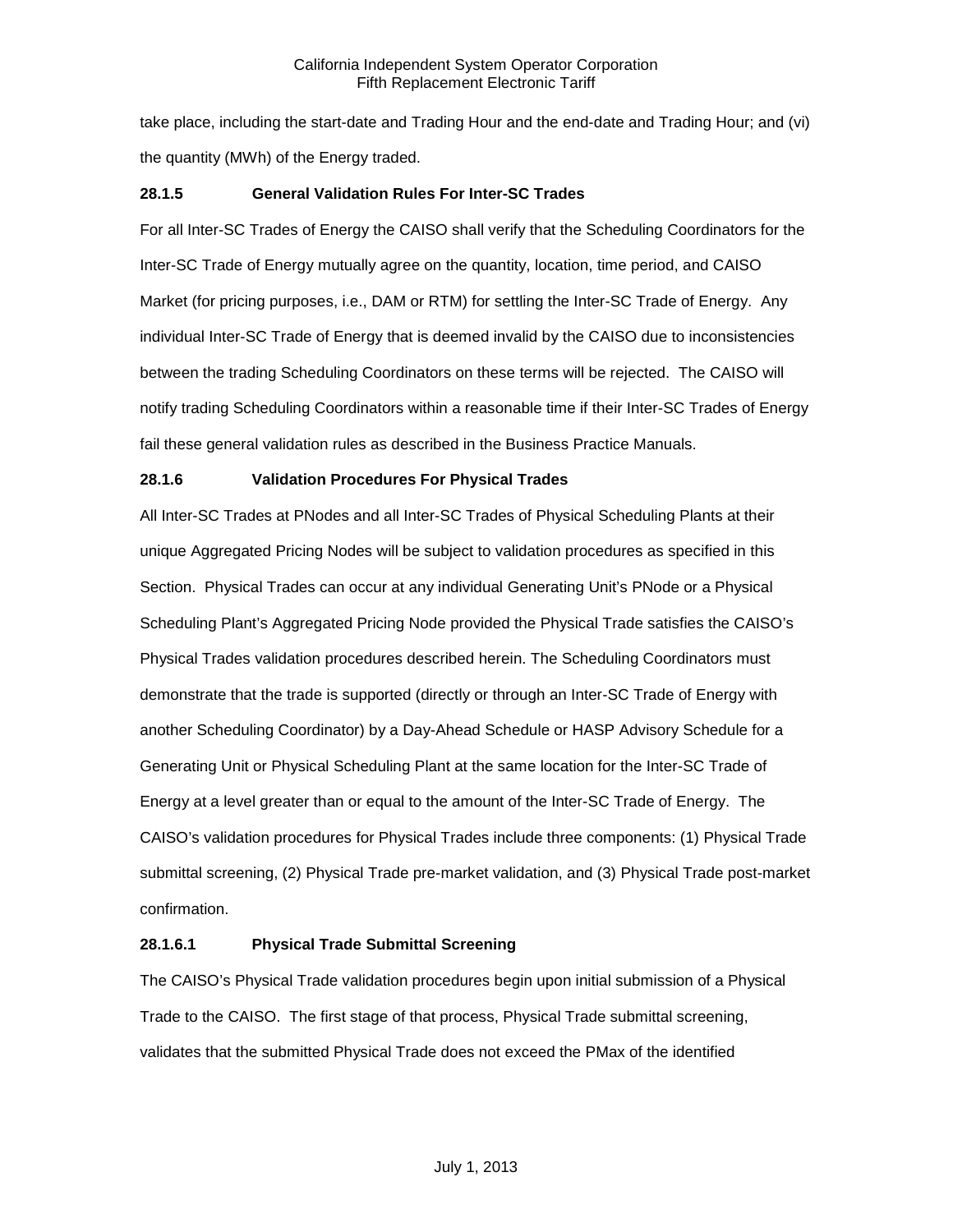Generating Unit or Physical Scheduling Plant. The CAISO will reject Physical Trades that exceed the PMax and notify the responsible Scheduling Coordinators.

#### **28.1.6.2 Physical Trade Pre-Market Validation**

The purpose of the pre-market validation is to determine whether the total MWh quantity of all submitted Physical Trades at a PNode of an individual Generating Unit or the Aggregated Pricing Node of a Physical Scheduling Plant exceeds the resource's Energy Bid MWh. Pre-market validation is performed on all Physical Trades that pass the submittal screening set forth in Section 28.1.6.1. Scheduling Coordinators are notified within a reasonable time of their Physical Trades status as the CAISO conducts the pre-market validation to indicate, at a minimum, whether the Physical Trade is currently "conditionally valid", "conditionally invalid", or "conditionally modified." These Physical Trade notices are preliminary and subject to change until the final pre-market validation at the close of the relevant Inter-SC Trade Period. A Physical Trade with a "conditionally valid" or "conditionally modified" status may be rendered "conditionally invalid" due to the actions of the Scheduling Coordinators to that Physical Trade or by other trading activities that are linked to the Generating Unit identified for the relevant Physical Trade whenever the quantities specified in the relevant Inter-SC Trades cannot be supported by the underlying Bid. Scheduling Coordinators can use these status notices to make modifications to complete or correct invalid Physical Trades. The CAISO also performs cyclic pre-market validation prior to the close of the relevant Inter-SC Trade Period. Physical Trades that are individually valid are concatenated (daisy chained) with other supporting Physical Trades at the same PNode or Aggregated Pricing Node of the Generating Unit or Physical Scheduling Plant. Once that concatenation is complete, the CAISO will determine whether the concatenated Physical Trades are physically supported by either another Inter-SC Trade of Energy at that same location or the Bid submitted in the relevant CAISO Market on behalf of the resource for that Physical Trade, individually and in the aggregate. If a Physical Trade is not adequately physically supported, the quantities in the Physical Trades of that Scheduling Coordinator and its downstream trading counter-parties are reduced on a pro-rata basis until those Physical Trades are valid. In performing physical pre-market validation of Inter-SC Trades of Energy in HASP, the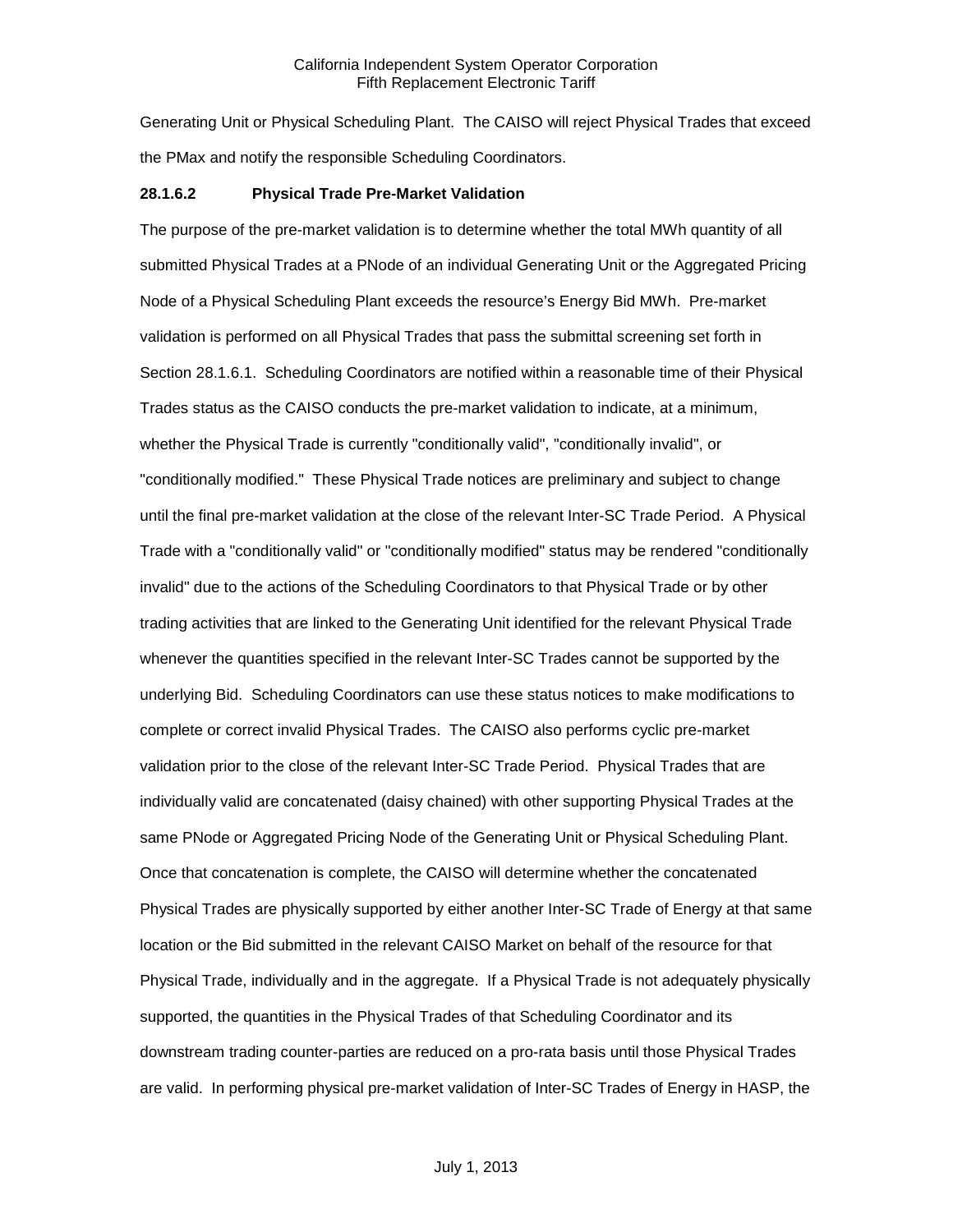#### California Independent System Operator Corporation Fifth Replacement Electronic Tariff

CAISO also considers final Inter-SC Trades of Energy for the DAM in determining whether the HASP Physical Trades are physically supported individually or in the aggregate. Specifically, the CAISO determines whether the resource's submitted Bid in HASP is greater than or equal to the sum of: (1) final Day-Ahead Inter-SC Trades of Energy at that location, (2) the additional Inter-SC Trades of Energy for the HASP at that location and (3) the sum of all upward Day-Ahead Ancillary Services Awards at that location. If the amounts are greater than the resource's submitted Bids in HASP, the CAISO will adjust down on a prorated basis the HASP Physical Trades. Final Day-Ahead Physical Trades are not adjusted in the HASP pre-market validation. The CAISO does not perform any Settlement on Physical Trade quantities (MWh) that are curtailed during Physical Trade pre-market validation.

### **28.1.6.3 Physical Trade Post-Market Confirmation**

The CAISO conducts post-market confirmation of Physical Trades that pass pre-market validation in Section 28.1.6.2 after the Market Clearing and the market results are posted to ensure that the Generating Unit or Physical Scheduling Plant has a Schedule that can support all of the Physical Trades. During the post-market confirmation process, the MWh quantity of Physical Trades that passed the CAISO's pre-market validation process may be reduced if the resource supporting the Physical Trades has a Day-Ahead Schedule or HASP Advisory Schedule that is, on average, below the quantity of Physical Trades at that Location. The MWh quantities of Physical Trades that are reduced during the post-market confirmation process are settled at the Existing Zone Generation Trading Hub price for the Existing Zone associated with the resource identified in the Inter-SC Trade of Energy. The portion of Physical Trades that remains intact will be settled at the relevant LMP for the identified PNode for the Generating Unit or Aggregated Pricing Node for the Physical Scheduling Plant.

### **28.1.6.4 Inter-SC Trades of Energy at Aggregated Pricing Nodes**

Inter-SC Trades of Energy at Aggregated Pricing Nodes that are also defined Trading Hubs or Default LAPs are subject to the general validation procedures in Section 28.1.5 but are not subject to the three-stage physical validation procedures for Physical Trades described in Section 28.1.6 above.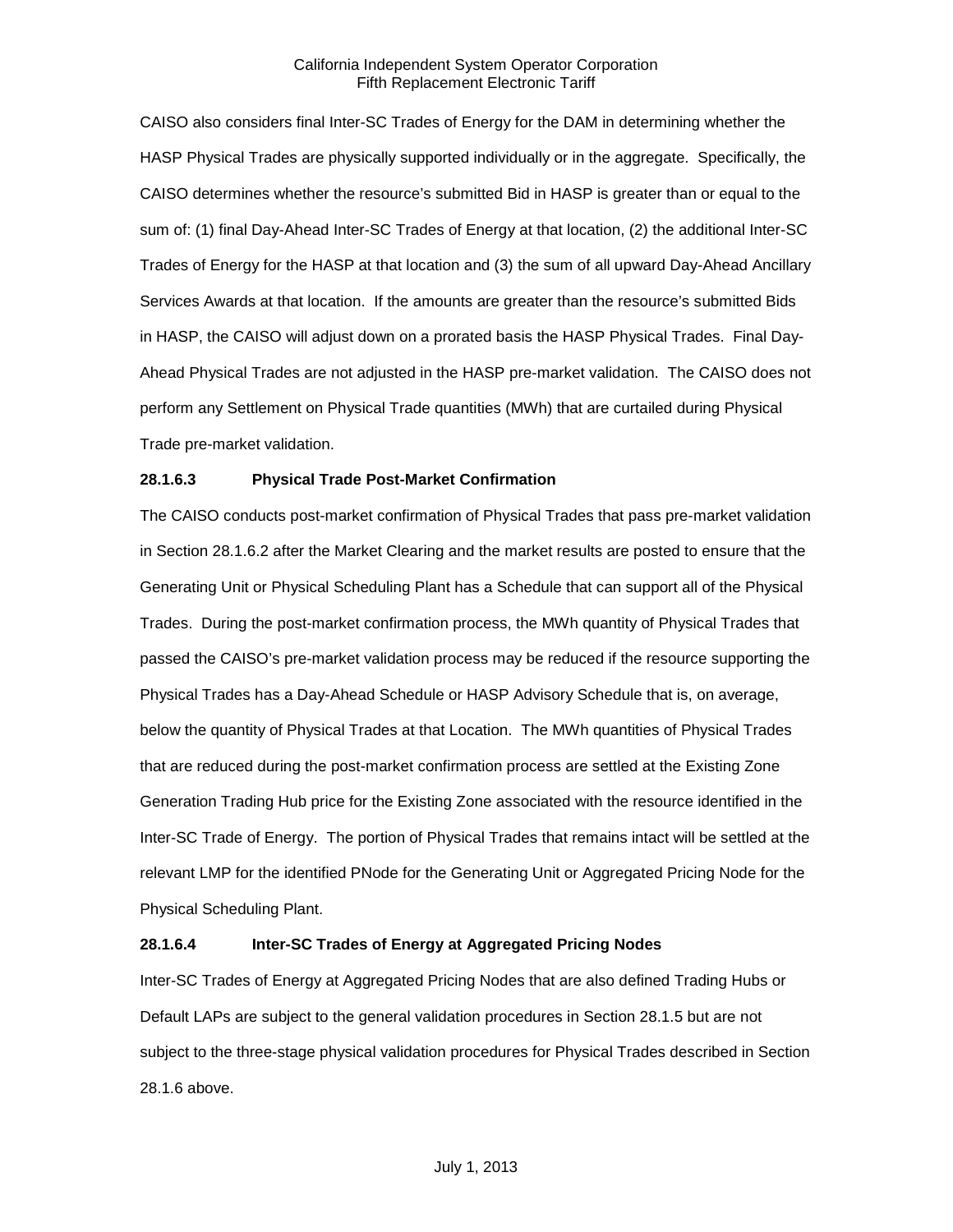# <span id="page-5-0"></span>**28.2 Inter-SC Trades Of Ancillary Services**

Inter-SC Trades of Ancillary Services enable a Scheduling Coordinator to transfer any fixed quantity of Ancillary Services (MW) to another Scheduling Coordinator. An Inter-SC Trade of AS shall consist of a quantity in MWs traded between two Scheduling Coordinators for a specific hour and for a specific Ancillary Service type. The Inter-SC Trade of AS is a financial trade. The CAISO shall charge and pay the two parties of the trade based on the quantity (MW) of the Ancillary Service Obligation traded times the user rate for the Ancillary Service trades for the Trading Hour. Scheduling Coordinators may submit Inter-SC Trades of Ancillary Services for Regulation Up, Regulation Down, Spinning and Non-Spinning Reserves.

#### <span id="page-5-1"></span>**28.2.1 Information Requirements**

An Inter-SC Trade of Ancillary Services shall contain the following information: (i) the Scheduling Coordinator ID Code (SCID) for the Scheduling Coordinator from whom the MW amounts of Ancillary Service is traded; (ii) the SCID for the Scheduling Coordinator to whom the MW amounts of AS is traded; (iii) the type of AS being traded; (iv) the time period over which the trade will take place, including the start-date and time and the end-date and time; and the (v) quantity (MW) of the AS to be traded.

#### <span id="page-5-2"></span>**28.2.2 Validation**

The CAISO's validation of Inter-SC Trades of AS will begin upon submission of an Inter-SC Trade of AS. The CAISO shall conduct a final validation for Inter-SC Trades of AS at the end of the HASP Inter-SC Trade Period. The CAISO will validate each submitted Inter-SC Trade of AS to verify that the contents of the submission match the submittal by the counter-party Scheduling Coordinator by type (Regulation Up, Regulation Down, Spinning Reserve and Non-Spinning Reserve), quantity (MW), and time period. The CAISO will inform the submitting Scheduling Coordinators regarding the validity of a submitted trade of an AS and will allow the Scheduling Coordinator to resubmit the entire Inter-SC Trade of AS if it is not accepted. If only one of the two Scheduling Coordinators successfully submits an Inter-SC Trade of AS, the CAISO will notify both Scheduling Coordinators that the Inter-SC Trade of AS for the specific hour does not match the corresponding Inter-SC Trade of AS. If both Scheduling Coordinators successfully submit the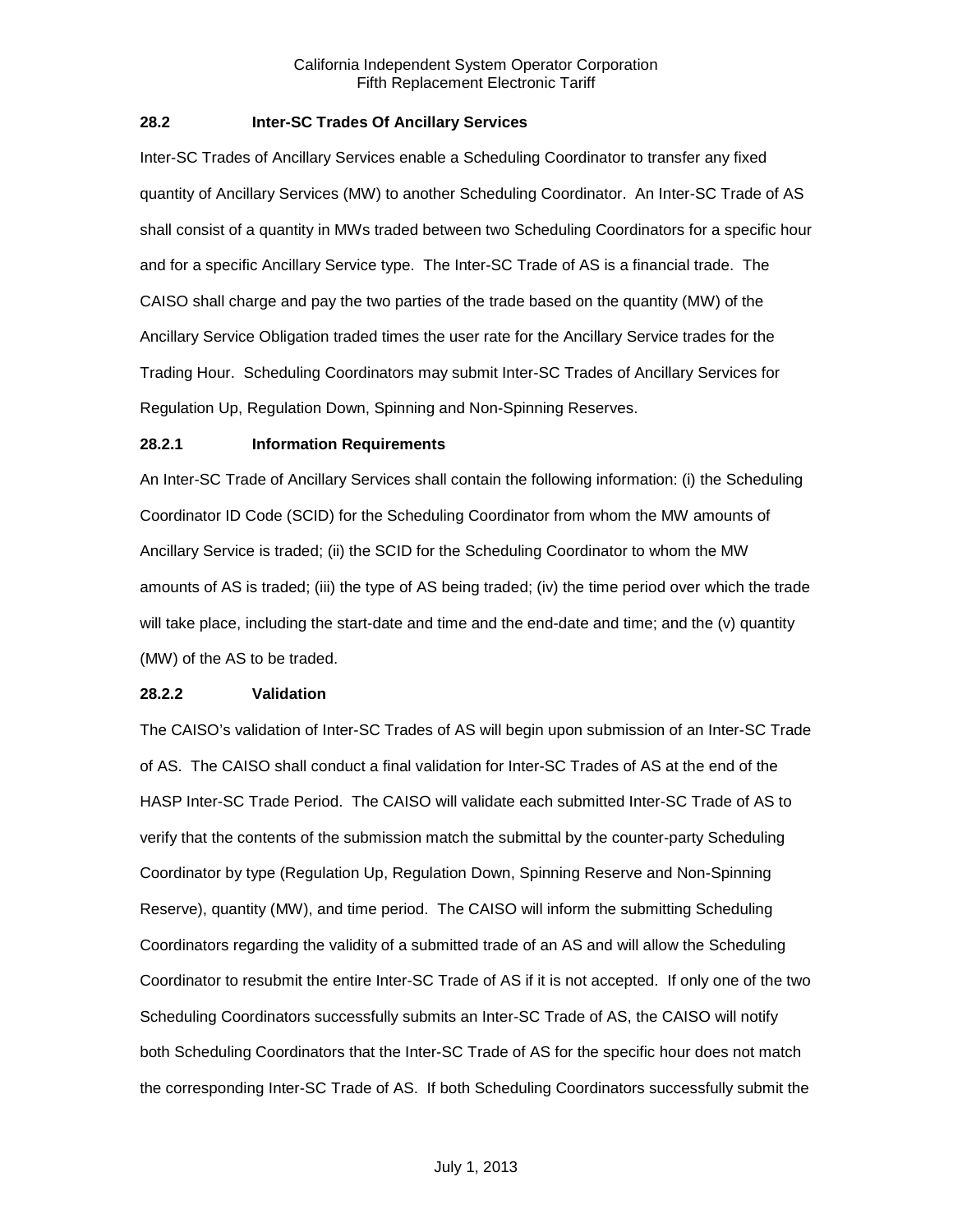### California Independent System Operator Corporation Fifth Replacement Electronic Tariff

Inter-SC Trade of AS, the CAISO will notify the Scheduling Coordinators that their Inter-SC Trade of AS for the specific hour has been accepted. An Inter-SC Trade of Ancillary Services submitted at a later time, but before the deadline for the submission of the trade for the Trading Hour, renders a previously submitted Inter-SC Trade of AS invalid if it applies to the same hour, same type of AS, and the same Scheduling Coordinators to whom and from whom the AS is traded.

# <span id="page-6-0"></span>**28.2.3 Submission Of Inter-SC Trades Of Ancillary Services**

Scheduling Coordinators may submit Inter-SC Trades of Ancillary Services at any time during the HASP Inter-SC Trade Period.

# <span id="page-6-1"></span>**28.3 Inter-SC Trades Of IFM Load Uplift Obligation**

Scheduling Coordinators may submit system-wide Inter-SC Trades of IFM Load Uplift Obligations from within the CAISO Balancing Authority Area. Inter-SC Trades of IFM Load Uplift Obligations enable a Scheduling Coordinator to transfer any amount of net IFM Load Uplift Obligation (MW) to another Scheduling Coordinator. An Inter-SC Trade of IFM Load Uplift Obligation shall consist of a quantity in MWs traded between two Scheduling Coordinators for a specific Trading Hour of the IFM.

# <span id="page-6-2"></span>**28.3.1 Information Requirements**

An Inter-SC Trade of IFM Load Uplift Obligation shall contain the following information: (i) the Scheduling Coordinator ID Code for the Scheduling Coordinator from whom the MW amounts of IFM Load Uplift Obligation is traded; (ii) the Scheduling Coordinator ID Code for the Scheduling Coordinator to whom the MW amounts of IFM Load Uplift Obligation is traded; (iii) the applicable Location of the Inter-SC Trade of IFM Load Uplift Obligation; (iv) the time period over which the trade will take place, including the start-date and time and the end-date and time; and (v) the quantity (MW) of the IFM Load Uplift Obligation to be traded.

### <span id="page-6-3"></span>**28.3.2 Validation**

The CAISO's validation of Inter-SC Trades of IFM Load Uplift Obligations will begin upon submission of an Inter-SC Trade of IFM Load Uplift Obligation. The CAISO shall conduct a final validation for Inter-SC Trades of IFM Load Uplift Obligations at the end of the HASP Inter-SC Trade Period. The CAISO will validate each submitted Inter-SC Trade of IFM Load Uplift